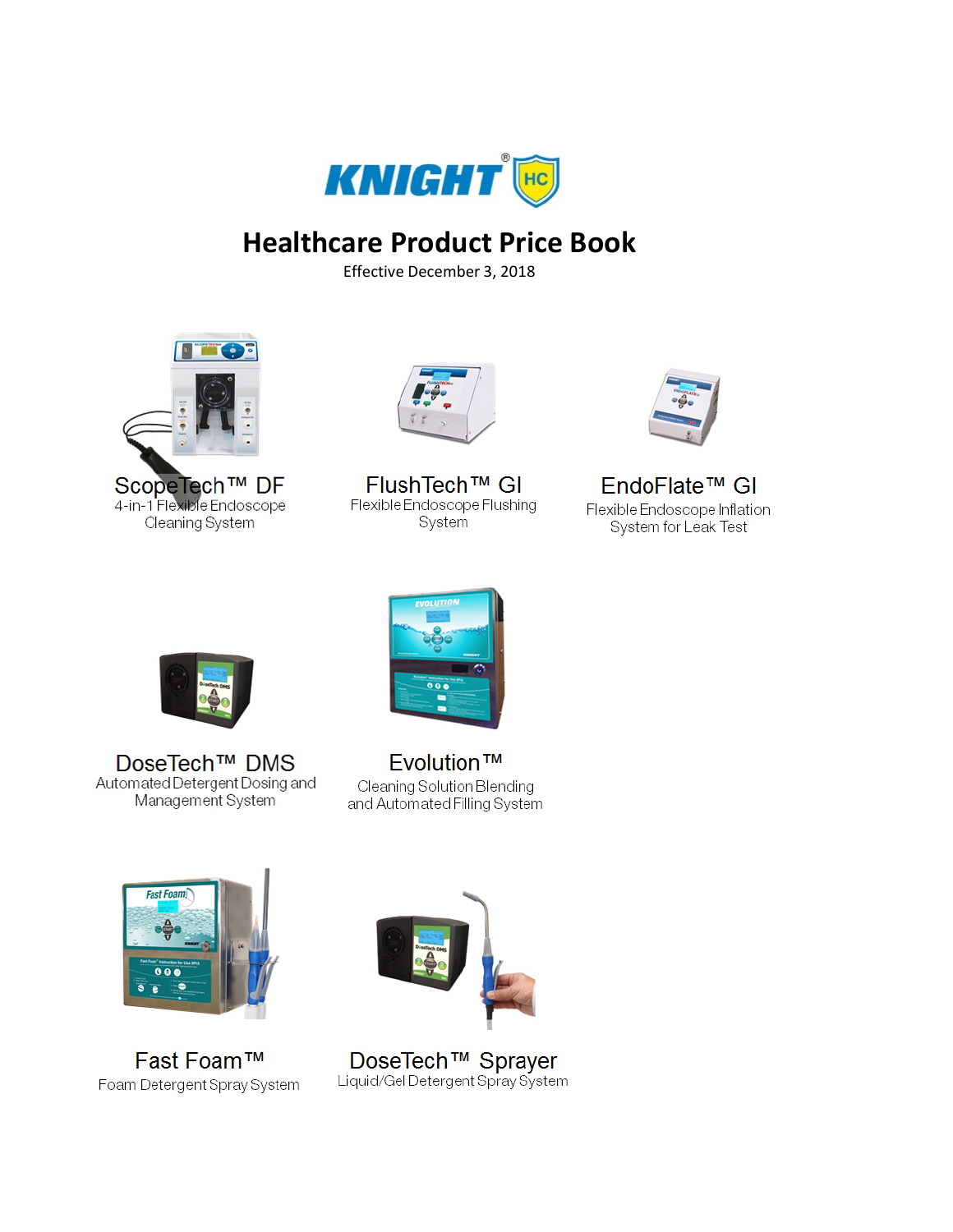## **Contact Information**

### **Corporate Headquarters**

15340 Barranca Parkway Irvine CA 92618 Direct +1 (949) 595-4800 Toll Free +1 (800) 854-3764 Fax +1 (949) 595-4801 [www.knighthc.com](http://www.knighthc.com/) [info.knightus@idexcorp.com](mailto:info.knightus@idexcorp.com)

### **Customer Service**

Direct +1 (949) 595-4816 Toll Free +1 (800) 854-3764 Fax +1 (949) 595-4803 [cs.knight@idexcorp.com](mailto:cs.knight@idexcorp.com)

### **Terms and Conditions**

[Click link for standard terms and conditions](http://www.knightequip.com/terms.html)

Copyright © 2019night LLC. All rights reserved.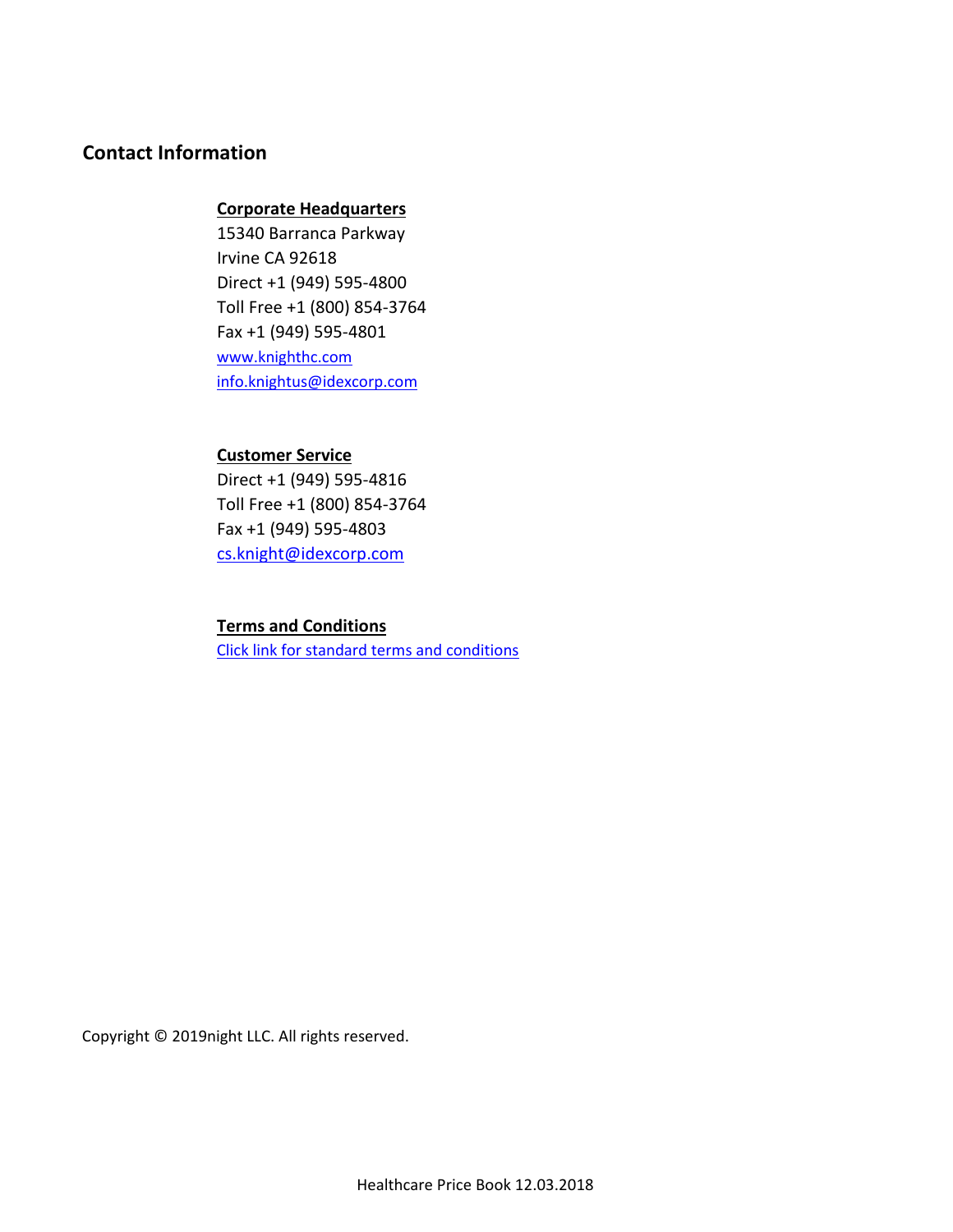## **Table of Contents**

| <b>Flexible Endoscope Cleaning Systems</b> | Page |
|--------------------------------------------|------|
| ScopeTech <sup>™</sup> DF                  |      |
| FlushTech™ GI                              |      |
| EndoFlate™ GI                              |      |

## **Instrument Cleaning Solutions**

| Fast Foam™                |     |
|---------------------------|-----|
| Evolution™                |     |
| DoseTech <sup>™</sup> DMS | 14  |
| DoseTech™ Sprayer         | 15. |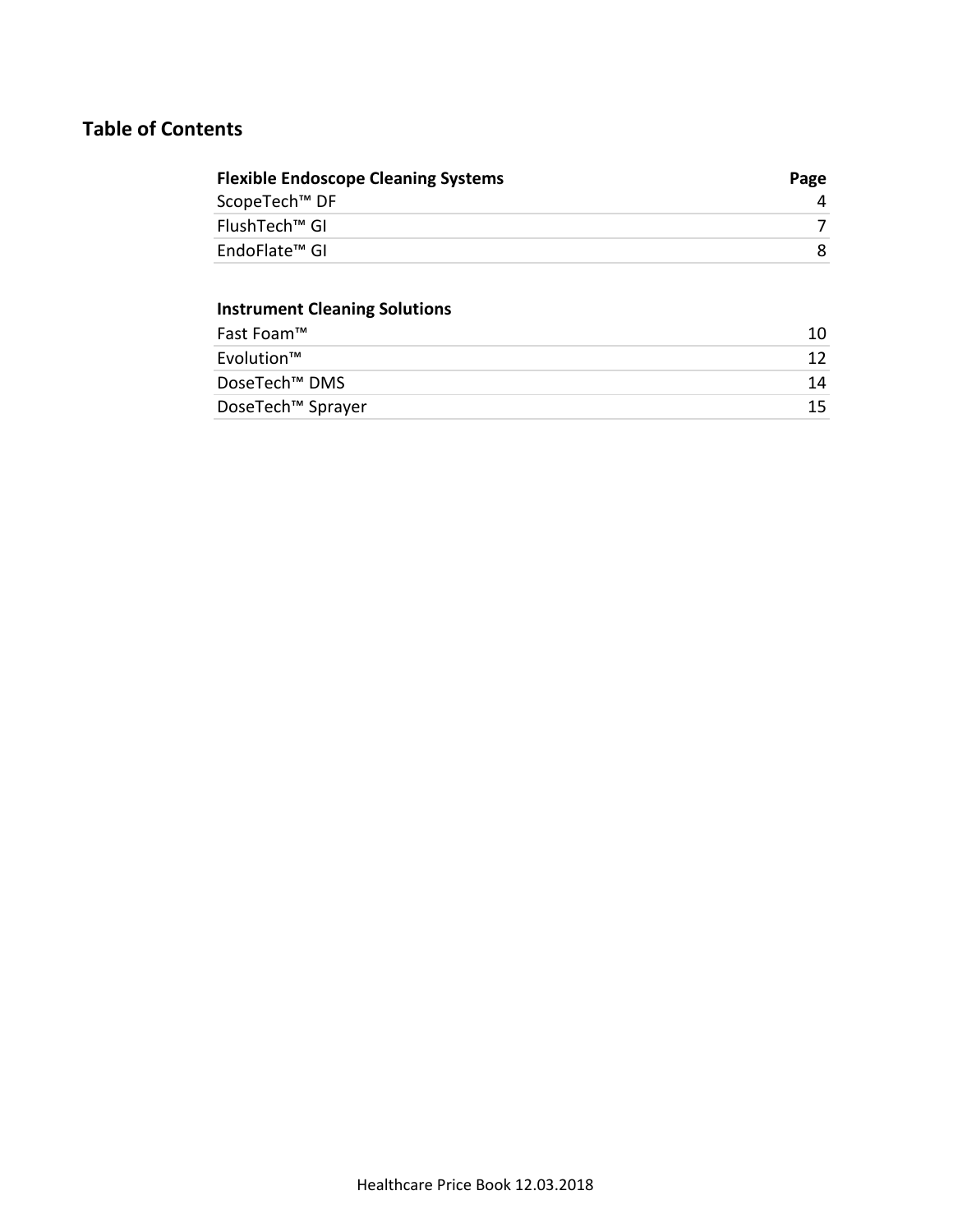## **SCOPETECH™ DF**  4-in-1 Flexible Endoscope Cleaning System



### **LIST PRICE (USD)**

## **LIST PRICE (USD)**

| <b>PART NO</b> | <b>DESCRIPTION</b>                                                 |            |  |
|----------------|--------------------------------------------------------------------|------------|--|
| 7260010        | ScopeTech DF Flexible Endoscope Cleaning System with barcode       |            |  |
|                | scanner, flow meter, temperature sensor, low voltage power supply, | \$3,960.00 |  |
|                | North America power cord, and accessory kit.                       |            |  |

#### **ACCESSORIES**

| 7117161-0 | <b>Olympus Inflation Test Kit</b> | \$255.00 |
|-----------|-----------------------------------|----------|
| 7117161-P | <b>Pentax Inflation Test Kit</b>  | \$360.00 |
| 7117161-F | <b>Fujinon Inflation Test Kit</b> | \$350.00 |
| 7117161-S | Karl Storz Inflation Test Kit     | \$350.00 |
| 1411518   | ScopeTech PM Kit                  | \$84.99  |
|           |                                   |          |

| <b>PARTS</b> |                                           |          |
|--------------|-------------------------------------------|----------|
| 7503453      | 3-Lobe Roller Assembly                    | \$39.99  |
| 2300265      | Assy, Air Pump, 12VDC                     | \$102.99 |
| 7117167      | Assy, Aux Flush Discharge Extension Hose  | \$46.49  |
| 7117155-D    | Assy, Dose Discharge                      | \$60.99  |
| 7117155-S    | Assy, Dose Suction                        | \$63.99  |
| 7117164      | Assy, Flush Suction Hose w/Suction Cup    | \$96.99  |
| 7117166      | Assy, Main Flush Discharge Extension Hose | \$66.99  |
| 7117165      | Assy, Main Flush Discharge Hose           | \$34.99  |
| 7146303      | Bar Code Scanner                          | \$405.00 |
| 7225840      | Bracket, Scanner                          | \$86.99  |
| 7140831      | C.B. Assy, I/O w/pressure transducer      | \$235.00 |
| 7140823      | C.B. Assy, Main Controller                | \$330.00 |
| 0300373      | Cable, Ribbon 20 Pins                     | \$7.49   |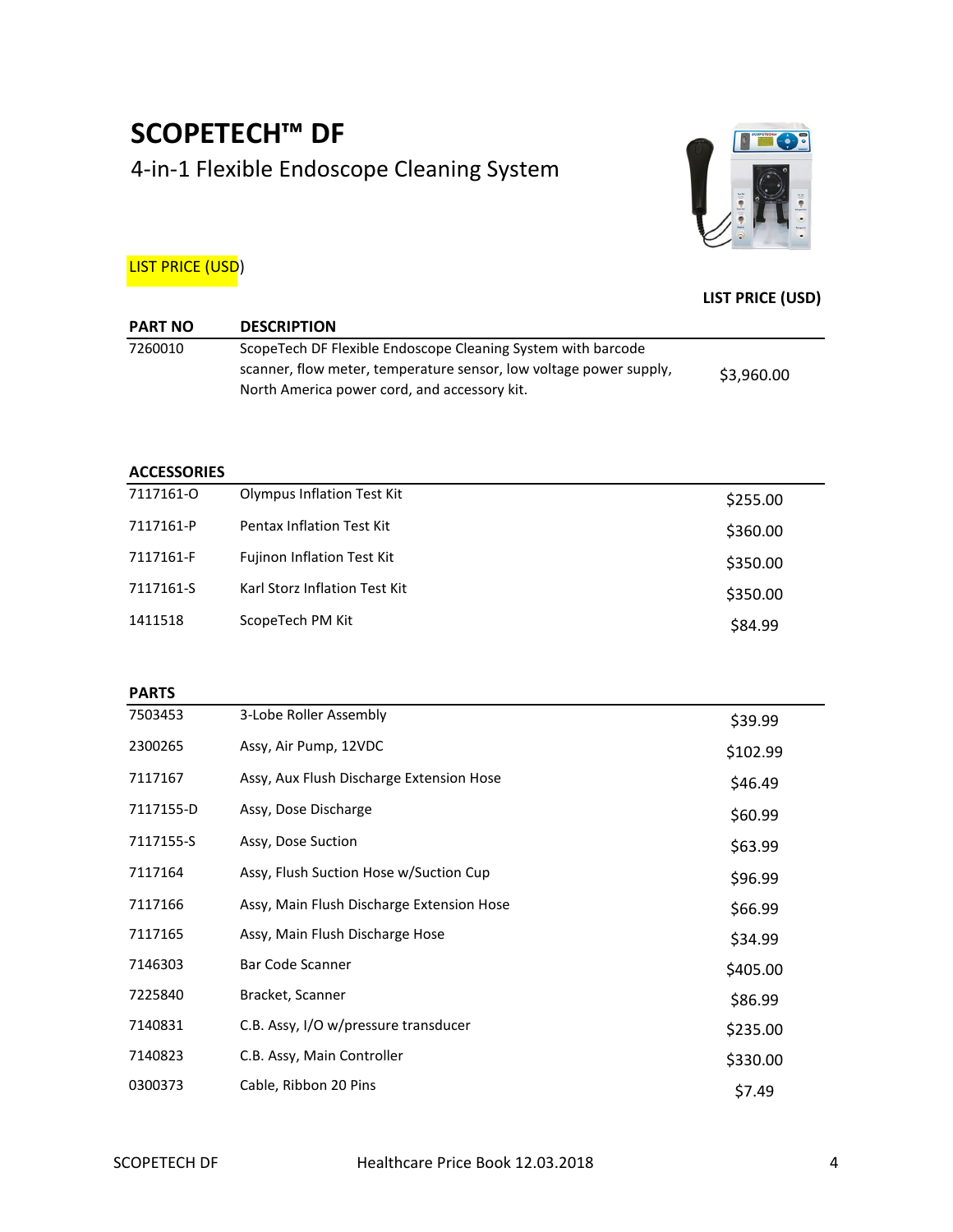| 0300997    | Carton, Rsc 200C Plain                                    | \$4.49   |
|------------|-----------------------------------------------------------|----------|
| 7020148    | Clamp, Hose, 1/4 - 5/8, SST                               | \$2.49   |
| 7020157    | Clamp, Hose, Nylon, Snap .468 - .531 Dia. Black           | \$0.49   |
| 7020152    | Clamp, Nylon, Snap                                        | \$0.99   |
| 0901150    | Decontamination Guide, ScopeTech DF                       | \$13.49  |
| 0600730    | Fitting, 1/4 Barbed Elbow                                 | \$3.99   |
| 0600723    | Fitting, 1/4 Tube 1/4 Stem elbow                          | \$14.99  |
| 0600733    | Fitting, 1/40D x 1/40D Bulkhead Union, PP                 | \$19.49  |
| 0600743    | Fitting, Elbow PP 1/8 MNPT X 1/4 Barb                     | \$1.49   |
| 0600784    | Fitting, Elbow PVDF, Gray 1/8 MNPT X 1/4 Barb             | \$3.49   |
| 0600820    | Fitting, Elbow, Brass ENP 10-32M x 1/8 Barb, w/ Gasket    | \$4.99   |
| 0600772    | Fitting, Elbow, PVDF                                      | \$13.99  |
| 0600770    | Fitting, Panel MT Plug Valved 1/4 Flow, 1/4 Barb, Acetal  | \$33.49  |
| 0600774    | Fitting, PNL MT SKT Non-Valved 1/8 Flow, 1/8 Barb, Acetal | \$29.49  |
| 0600754    | Fitting, PNL MT Socket Valved 1/4 Flow, 1/4 Barb, Acetal  | \$49.99  |
| 0600771    | Fitting, PNL MT Socket Valved 1/8 flow, 1/4 Barb, Acetal  | \$33.99  |
| 0600779    | Fitting, Tee Reduce                                       | \$5.99   |
| 0600773    | Fitting, Tee, 1/8 Barb, Nylon                             | \$2.49   |
| 1415000    | Flow Meter, .4mL, PPS/PPS<br>1/8 FNPT, 60 in. Lead        | \$150.99 |
| 6204000    | Flow Meter, Detergent                                     | \$150.99 |
| 8080130    | Flow Meter, Flush                                         | \$104.99 |
| 7010261    | Gearmotor w/Cap 200RPM 24V DC Plastic Box (Op)            | \$146.99 |
| 7117169    | Kit, Flushing Tube ScopeTech Channel                      | \$163.99 |
| 7502312    | KP-500 Face Plate Only                                    | \$13.49  |
| 7501311-BK | KP-500A Pump Body Only                                    | \$12.49  |
| 2000526    | Power Supply, 24V 2.5A 60W                                | \$144.99 |
| 1414003    | Power Supply, 40W 24DVC wall, 1.7A, 1.45m Cord            | \$123.99 |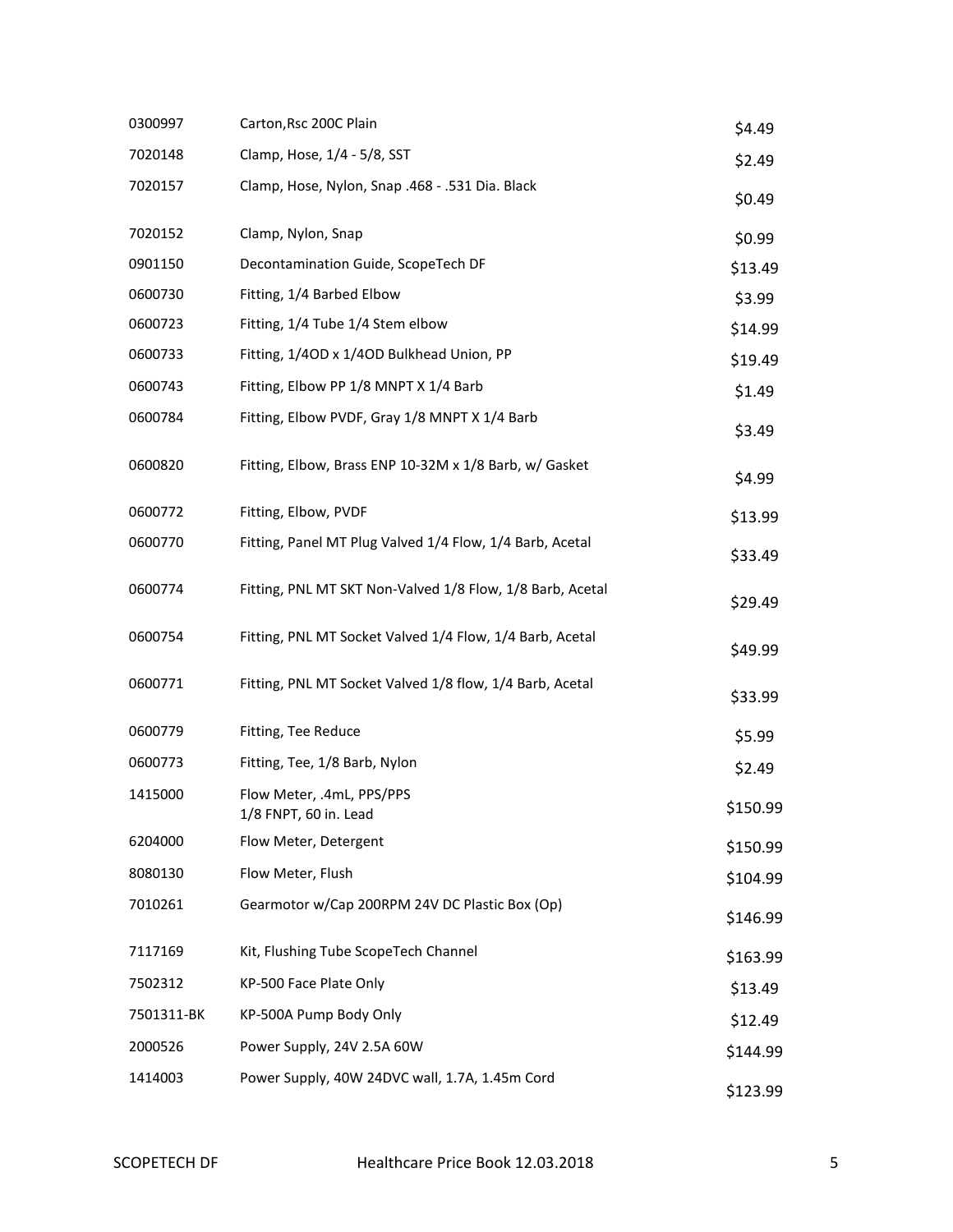| 1414004 | Power supply, international adapter kit                  | \$21.99  |
|---------|----------------------------------------------------------|----------|
| 1600708 | Probe, Theremistor NTC                                   | \$10.49  |
| 1414001 | Probe, Thermometer NTC 70 inch Length, 5% Tolerance      | \$24.99  |
| 1600152 | Pump, 24VDC PP Head w/Bypass 0.75 GPM Santo/Silcone Seal | \$425.00 |
| 0901149 | Quick Start Guide, ScopeTech DF                          | \$13.49  |
| 7020120 | Suction Cup, 1" (2.54 cm) O.D.                           | \$2.49   |
| 7018051 | Tube, T-50E Elastic .250In ID, 11In Cut                  | \$8.49   |
| 0300389 | USB Interface Module                                     | \$128.99 |
| 0200182 | Valve, Solenoid 3-Way 24VDC                              | \$270.00 |
| 9600811 | Valve, Solenoid 3-Way, SMC                               | \$138.99 |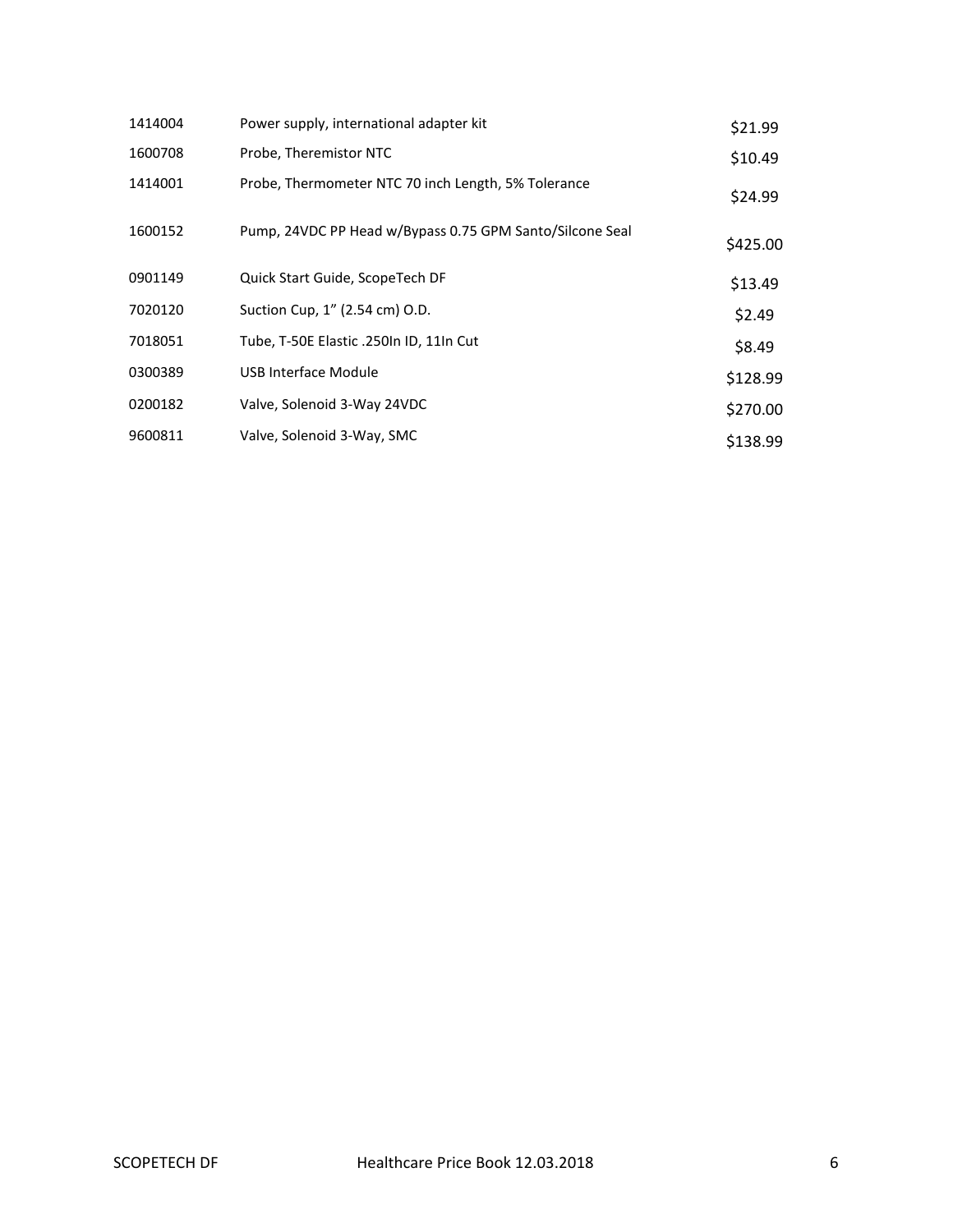## **FLUSHTECH™ GI**  Flexible Endoscope Flushing System



## LIST PRICE (USD)

| <b>PART NO</b> | <b>DESCRIPTION</b>                                                                                               | <b>LIST PRICE (USD)</b> |
|----------------|------------------------------------------------------------------------------------------------------------------|-------------------------|
| 7260030        | FlushTech GI with USB Port, power supply adapters for North America,<br>North Asia, Europe, UK, China, Australia | \$1,930.00              |

|  |  | × |  |
|--|--|---|--|
|  |  |   |  |

| 2300323 | Assy, Flow Meter                                          | \$88.99  |
|---------|-----------------------------------------------------------|----------|
| 2300325 | Assy, FTDI Interface Module                               | \$100.99 |
| 2300324 | Assy, Solenoid 3-Way 24VDC                                | \$189.99 |
| 7140723 | C.B. Assy, Flushtech GI                                   | \$187.99 |
| 0600723 | Fitting, 1/4 Tube 1/4 Stem, Elbow                         | \$14.99  |
| 0600743 | Fitting, Elbow PP Black, 1/8 MNPT X 1/4 Barb              | \$1.49   |
| 0600769 | Fitting, Nipple, PVDF, 1/8 MNPT x 1/8 MNPT                | \$13.99  |
| 0600770 | Fitting, Panel MT Plug Valved, 1/4 Flow, 1/4 Barb, Acetal | \$33.49  |
| 0600754 | Fitting, PNL MT Socket Valved, 1/4 Flow, 1/4 Barb, Acetal | \$49.99  |
| 0600771 | Fitting, PNL MT Socket Valved, 1/8 flow, 1/4 Barb, Acetal | \$33.99  |
| 7117167 | Flush Discharge Auxiliary Tube                            | \$46.49  |
| 7117166 | Flush Discharge Extention Tube                            | \$66.99  |
| 7117165 | Flush Discharge Tube                                      | \$34.99  |
| 7117164 | <b>Flush Suction Tube</b>                                 | \$96.99  |
| 7117169 | Kit, Flushing Tube                                        | \$163.99 |
| 7117163 | Kit, Hose, Flushtech                                      | \$335.00 |
| 0901131 | Label, Flushtech GI                                       | \$54.99  |
| 1414003 | Power supply, 40W 24VDC Wall 1.67A, 1.5m Cord, 2.1mm Plug | \$123.99 |
| 1414004 | Power supply, international adapter Kit                   | \$21.99  |
| 1600152 | Pump, 24VDC PP Head w/Bypass, 0.75 GPM Santo/Silcone Seal | \$425.00 |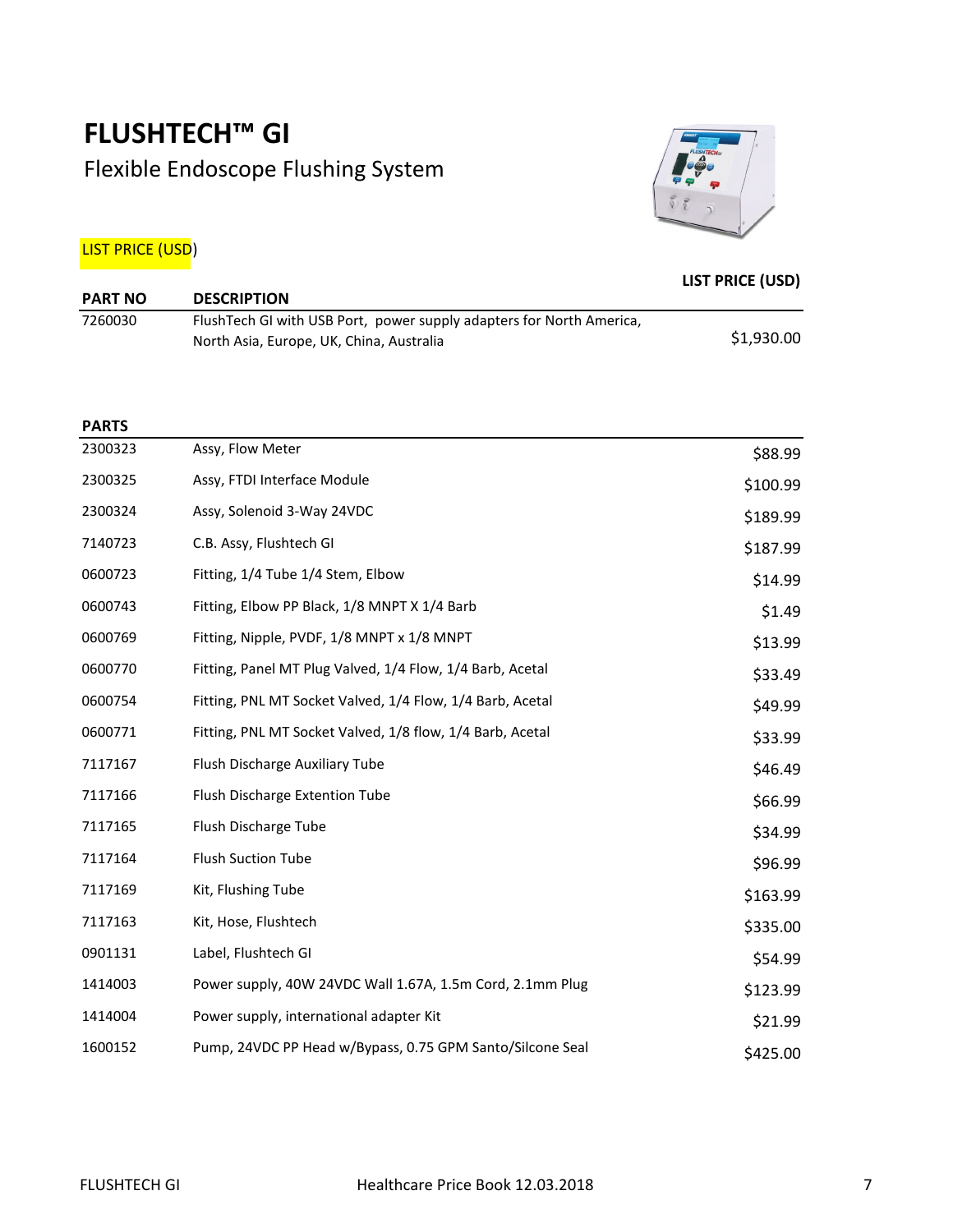## **ENDOFLATE™ GI**  Flexible Endoscope Inflation System for Leak Test



## LIST PRICE (USD)

| <b>PART NO</b> | <b>DESCRIPTION</b>                                                                                     | <b>LIST PRICE (USD)</b> |
|----------------|--------------------------------------------------------------------------------------------------------|-------------------------|
| 7260040        | EndoFlate GI with power supply adapters for North America, North<br>Asia, Europe, UK, China, Australia |                         |
|                |                                                                                                        | \$1,070.00              |

#### **ACCESSORIES**

| 7117161-F | <b>Fujinon Inflation Test Kit</b> | \$350.00 |
|-----------|-----------------------------------|----------|
| 7117161-S | Karl Storz Inflation Test Kit     | \$350.00 |
| 7117161-0 | <b>Olympus Inflation Test Kit</b> | \$255.00 |
| 7117161-P | Pentax Inflation Test Kit         | \$360.00 |

#### **PARTS**

| 2300328 | Assy, Air Pump, 12VDC                                      | \$100.99 |
|---------|------------------------------------------------------------|----------|
| 2300327 | Assy, Pressure Sensor                                      | \$133.99 |
| 2300326 | Assy, Solenoid 3-Way 12VDC                                 | \$192.99 |
| 7140834 | C.B. Assy                                                  | \$290.00 |
| 0600723 | Fitting, 1/4 Tube 1/4 Stem, Elbow                          | \$14.99  |
| 0600772 | Fitting, Elbow, PVDF, 10-32 UNF X 1/8 Barb                 | \$13.99  |
| 0600774 | Fitting, PNL MT SKT Non-Valved, 1/8 Flow, 1/8 Barb, Acetal | \$29.49  |
| 0600773 | Fitting, Tee, 1/8 Barb, Nylon                              | \$2.49   |
| 1900954 | On/Off Switch, 10A                                         | \$5.99   |
| 2000524 | Power Supply, 12VDC 1.5A 18W 1.5m Cord, w/ Multi AC Plugs  | \$136.99 |
| 2300322 | Wire Harness, Main, Flush/Endoflate                        | \$18.49  |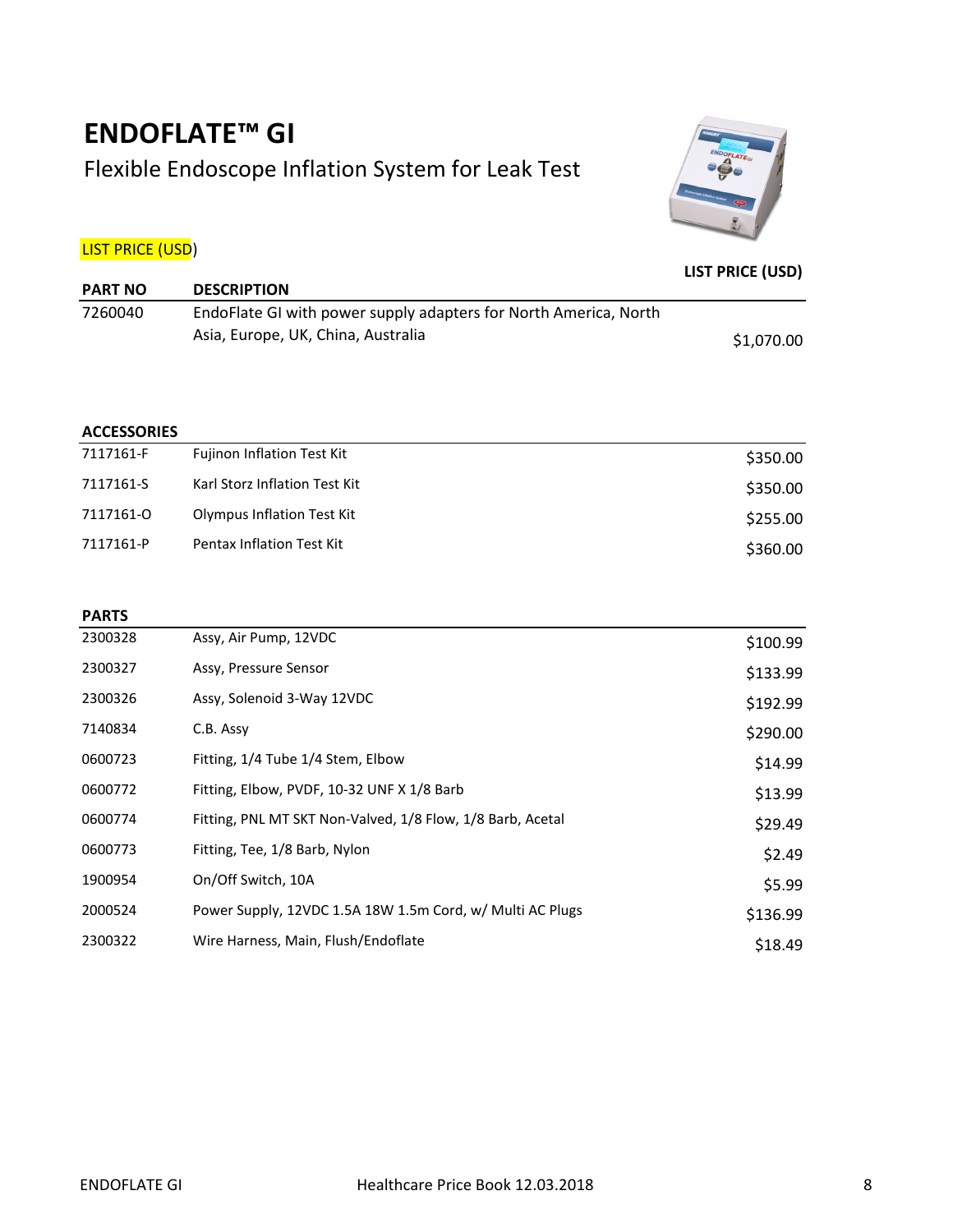## **FAST FOAM™** Enzymatic Detergent Foam Spray System



## LIST PRICE (USD)

| <b>PART NO</b> | <b>DESCRIPTION</b>                                                                                              | LIST PRICE (USD) |
|----------------|-----------------------------------------------------------------------------------------------------------------|------------------|
| 7260020        | Fast Foam North America, inlcudes system mounting brackets and<br>chemical bottle mounting bracket to IV Stand. | \$2,720.00       |
|                | Add (-UK) to the part number to order the Fast Foam system for UK, (-EU)                                        |                  |

for Fast Foam Europe, (-AP) for China, Asia, Australia

### **ACCESSORIES**

| 1411529 | Disposable plastic tips (bag of 25) | \$54.99    |
|---------|-------------------------------------|------------|
| 1411000 | IV stand                            | \$1,060.00 |
| 1411528 | Fast Foam PM kit                    | \$132.99   |

#### **PARTS**

|         | <b>Wand Assembly Parts</b>                     |          |
|---------|------------------------------------------------|----------|
| 2201219 | Channel applicator tip, luer type              | \$2.99   |
| 7901252 | Check valve, foam mixer, press fit             | \$27.49  |
| 0600793 | Fitting, 1/8 NPT x 1/8" barb, foam Mmixer PVDF | \$3.49   |
| 0600788 | Fitting, male Luer 1/8" MNPT x 7/16 hex        | \$4.49   |
| 6455016 | Foam mixer body, 1/4" BSP, acetal              | \$29.49  |
| 7641274 | Foam wand, channel, complete assembly          | \$181.99 |
| 7641273 | Foam wand, tray, complete assembly             | \$176.99 |
| 1500504 | O-ring, viton, foam gun nozzle                 | \$0.49   |
| 1500505 | O-ring, viton, foam mixer                      | \$0.49   |
| 1900545 | Screen wand foam                               | \$0.99   |
| 6455025 | Tray wand foam tube                            | \$36.99  |
| 7902228 | Washer/screen, SST, gun nozzle                 | \$1.99   |

#### **Unit Component Parts**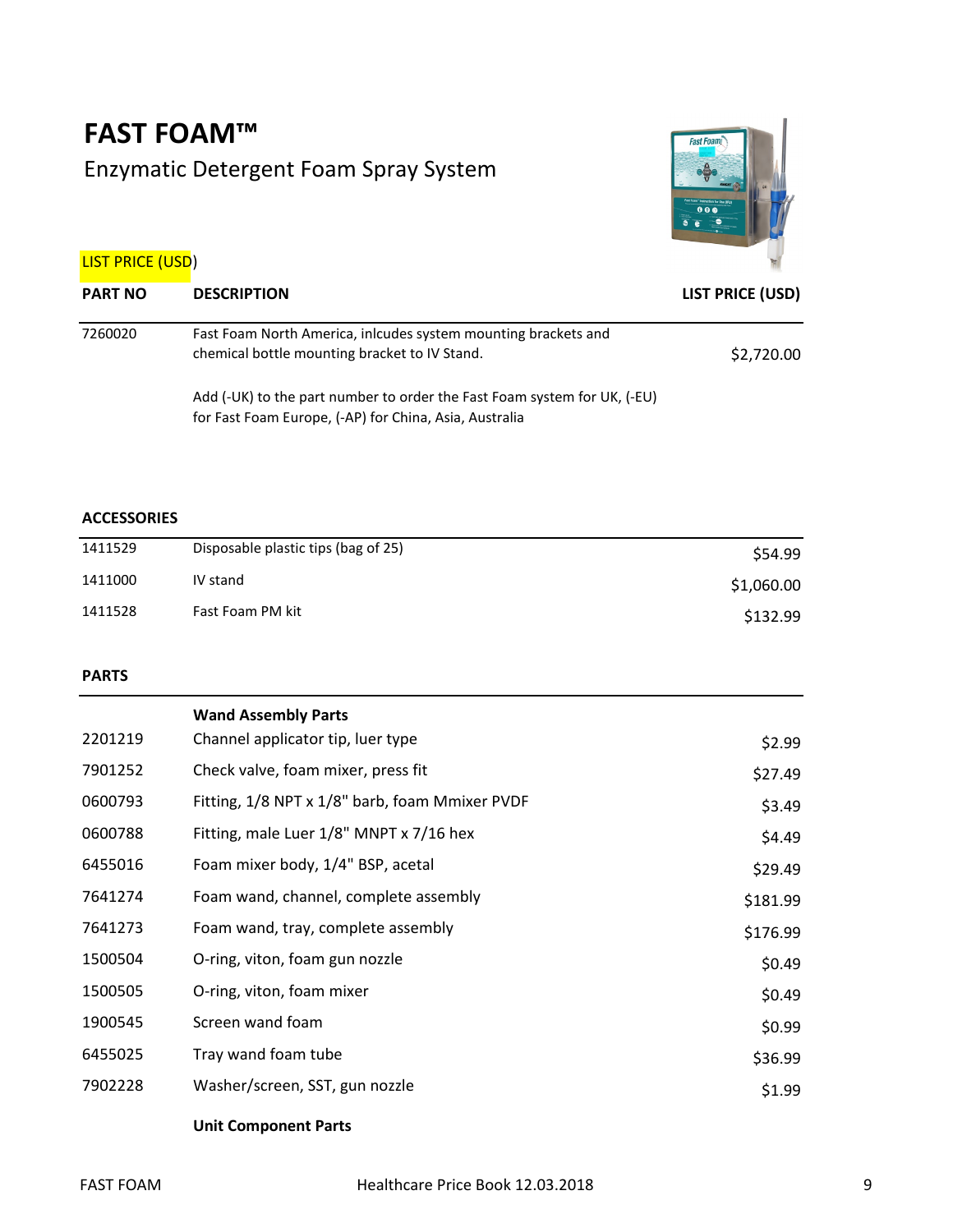| 7600473    | Bracket mounting kit for chemical at base       | \$58.99  |
|------------|-------------------------------------------------|----------|
| 1601061    | Air compressor, 24 VDC                          | \$405.00 |
| 1800979    | Air tank assembly                               | \$42.99  |
| 0300519    | Ceramic tube weight                             | \$3.99   |
| 7901253    | Check valve, 1/8" x 1/8" barb (air lines)       | \$2.99   |
| 7901254    | Check valve, 1/8" NPTM, PVDF, viton, aire valve | \$64.99  |
| 7020157    | Clamp nylon snap grip                           | \$0.49   |
| 7026862    | Dual lumen house, air/chemical, 1/8" I.D. PVC   | \$0.99   |
| 2201225-EP | Foot valve, suction, EPDM                       | \$10.49  |
| 7140842    | Microcontroller, PCB, Fast Foam                 | \$230.00 |
| 0300104-AU | Power cord, Australia, 1.8M                     | \$24.49  |
| 0300104-EU | Power cord, Europe CEE 7/7 8ft                  | \$19.99  |
| 0300104-US | Power cord, North America                       | \$17.99  |
| 0300104-UK | Power cord, UK, BS1363 8ft                      | \$43.49  |
| 1414003    | Power supply, 24V 2.5A 60W                      | \$123.99 |
| 7407131    | Pressure switch, 20 PSI Cal                     | \$54.99  |
| 7502312    | Pump face plate, 500 series                     | \$13.49  |
| 7010211-LC | Pump motor, 24 VDC, 100 RPM                     | \$112.99 |
| 7018050-11 | Pump tube, T-50 E, EPDM                         | \$8.49   |
| 0200233    | Valve, solenoid 3-way 24 VDC, air flow          | \$118.99 |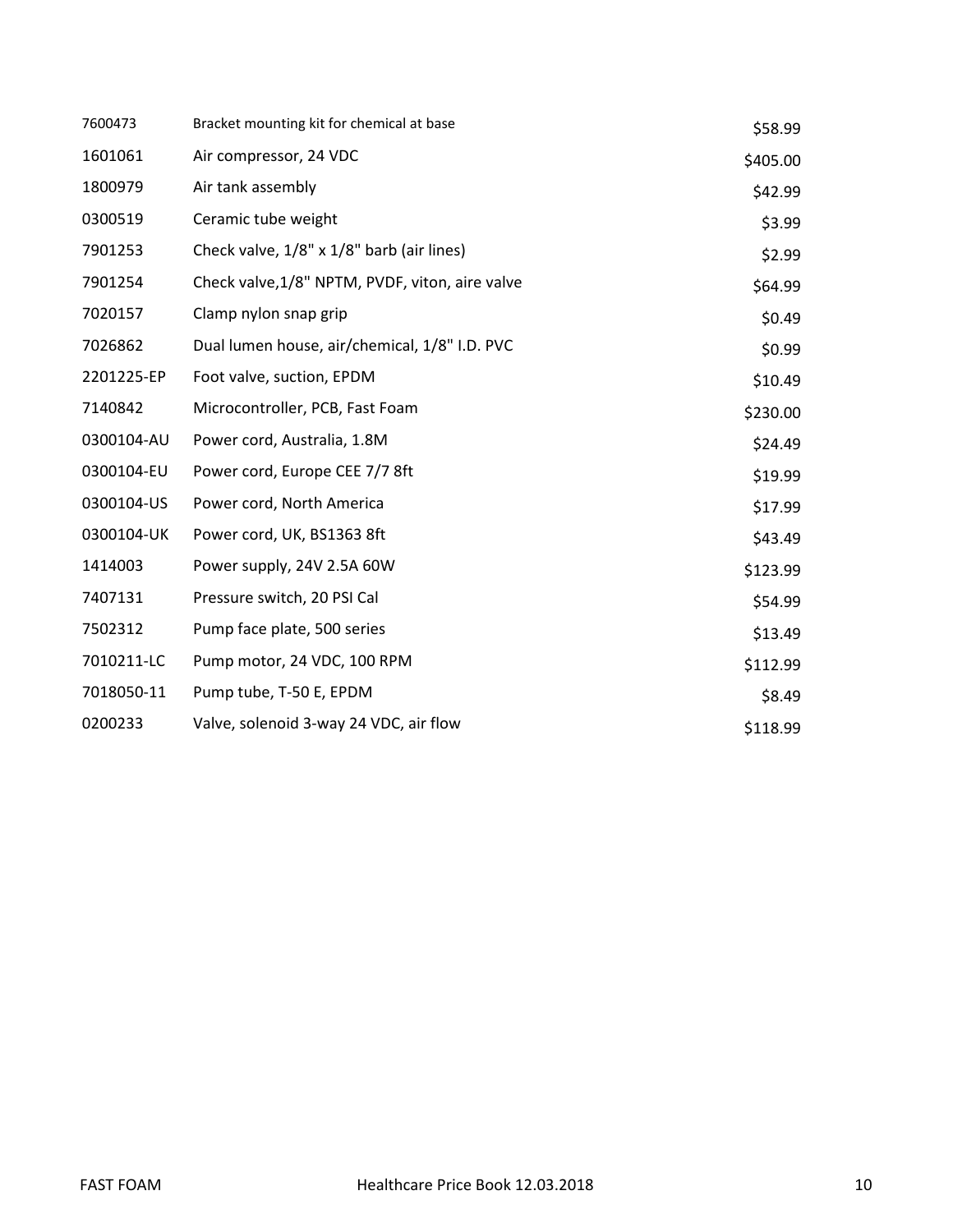# **EVOLUTION™** Solution Blending and Automated Filling System



### **LIST PRICE (USD)**

|                |                                                                                                                                                                                                            | LIST PRICE (USD) |
|----------------|------------------------------------------------------------------------------------------------------------------------------------------------------------------------------------------------------------|------------------|
| <b>PART NO</b> | <b>DESCRIPTION</b>                                                                                                                                                                                         |                  |
| 7260067        | E-16-FH9 Chemical Blending/Batching System with Flexible Solution Hose,<br>power supply (UK, US, EU, AP adaptors), USB port, tempering valve,<br>installation accessories and Flex Gap backflow preventer. | \$2,620.00       |
| 7260068        | E-16-SB9 Chemical Blending/Batching System with Spout, power supply<br>(UK, US, EU, AP adaptors), USB port, tempering valve, installation<br>accessories and Flex Gap backflow preventer.                  | \$2,620.00       |

#### **OPTIONS - CHOOSE ONE**

| 7110204 | 1 Gallon level sensor/pickup assy, 10.3" length, 1.4" opening                | \$184.99 |
|---------|------------------------------------------------------------------------------|----------|
| 7110202 | 5 Liter level sensor/pickup assy, 12.45" length, 1.4" opening                | \$183.99 |
| 7110203 | 2.5 Gallon, 10 Liter level sensor/pickup assy.<br>13.7" length, 1.7" opening | \$126.99 |
| 7110176 | 5 Gallon EZSeal level sensor/pickup assy.<br>24.65" length, 1.6" opening     | \$136.99 |

#### **ACCESSORIES**

| 1411527 | Evolution PM Kit                | \$74.99 |
|---------|---------------------------------|---------|
| 7600454 | Shelf Kit for 5 Liter Container | \$39.99 |

#### **PARTS**

| 7503450 | 3-Lobe Roller Assembly        | \$41.99  |
|---------|-------------------------------|----------|
| 7407132 | Backflow Preventer, CA9C      | \$173.99 |
| 0300519 | Ceramic Tube Weight           | \$3.99   |
| 6446102 | Check Valve, 1/2" OD, Water   | \$220.00 |
| 7901252 | Check Valve, 5/16", Detergent | \$27.49  |
| 7020157 | Clamp, Hose, Nylon, Snap      | \$0.49   |
| 7020144 | Clamp, Hose, S.S.,            | \$2.99   |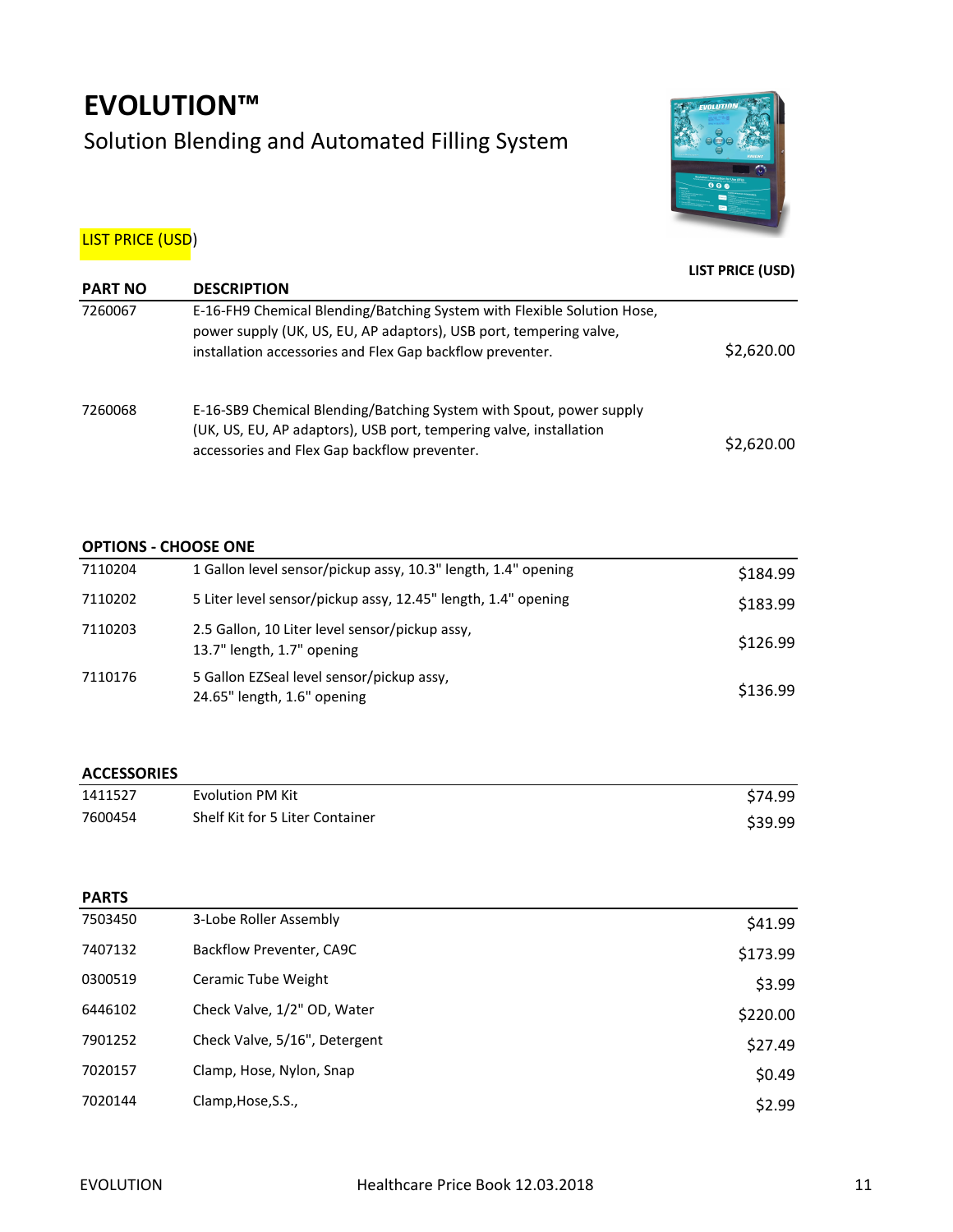| 1500481    | Deterget flow meter Cover O-ring                        | \$2.49             |
|------------|---------------------------------------------------------|--------------------|
| 6592001    | Fitting, Acetal, Elbow for Backflow Preventer 3/8" barb | \$1.49             |
| 0600793    | Fitting, Adapter PVDF                                   | \$3.49             |
| 0600477    | Fitting, Bushing, 304 SST                               | \$6.99             |
| 0600784    | Fitting, Elbow PVDF, Gray                               | \$3.49             |
| 0600446-1  | Fitting, Elbow, Brass                                   | \$17.99            |
| 0600765    | Fitting, Reducer Straight PVDF                          | \$17.99            |
| 1600676    | Fitting, Kynar                                          | \$4.49             |
| 6385001    | Flex Gap Backflow Preventer Housing                     | \$4.99             |
| 7001052    | Flex Gap Backflow Preventer Sleeve, EPDM                | \$4.99             |
| 6385003    | Flex Gap Backflow Preventer Stem                        | \$4.49             |
| 7026924    | Flexible Hose 8 Ft                                      | \$13.49            |
| 6446000    | Flow Meter, PPS, Detergent                              | \$192.99           |
| 0600476    | Flow Meter, PVDF, Water                                 | \$192.99           |
| 0800338    | Hose, Braided, Pvc                                      | \$136.99           |
| 7501311    | KP-500A Pump Body Only                                  | \$13.99            |
| 1201669    | Label, IDU                                              |                    |
| 9600924    | Locknut, 150# Fitting, 304 SST                          | \$24.99<br>\$40.49 |
| 7140845    | Microcontroller, Evolution                              | \$220.00           |
| 6446101    | Mixer, Solution                                         | \$64.99            |
| 7010261    | Motor, 200 RPM, 24 VDC                                  | \$146.99           |
| 6306004    | Nipple, 3/8 NPT, PP                                     | \$0.99             |
| 1500507    | O-Ring AS568-17, EPDM A70, 11/16 ID, .070 W             | \$0.49             |
| 7502312    | Peristaltic Pump Face Plate                             | \$13.49            |
| 7018050    | Peristaltic Pump Tube, T-50 E                           | \$8.99             |
| 1414004    | Power plug adapters, international kit                  | \$21.99            |
| 1414003    | Power Supply 40W 24VDC, 1.7A, 1.45m Cord                | \$123.99           |
| 1900954    | Power Switch, Rocker                                    | \$5.99             |
| 7407116    | Pressure Regulator, Fixed 50 PSI                        | \$65.99            |
| 1600708    | Probe, Theremistor NTC                                  | \$10.49            |
| 9601716    | Seal, Gray D-shaped                                     | \$16.99            |
| 1900119    | Spout, Chrome                                           | \$47.99            |
| 1414001    | <b>Temperature Sensor</b>                               | \$24.99            |
| 7025841    | Tube, T-38V Vinyl (Per Foot)                            | \$3.99             |
| 0600746    | Tubing, Tygoprene XL-60                                 | \$0.49             |
| 2201225-EP | Umbrella Foot Valve                                     | \$10.49            |
| 2300781    | Washer, TPE, 72 Shore A, Garden Hose                    | \$0.49             |
| 1500458    | Water Flow meter Cover O-ring                           | \$1.99             |
| 7121062    | Water Valve Assy, 1/4" 24VDC                            | \$100.99           |
| 2300325    | Wire Harness, FTDI Interface                            | \$100.99           |
| 2300317    | Wire Harness, Main                                      | \$100.99           |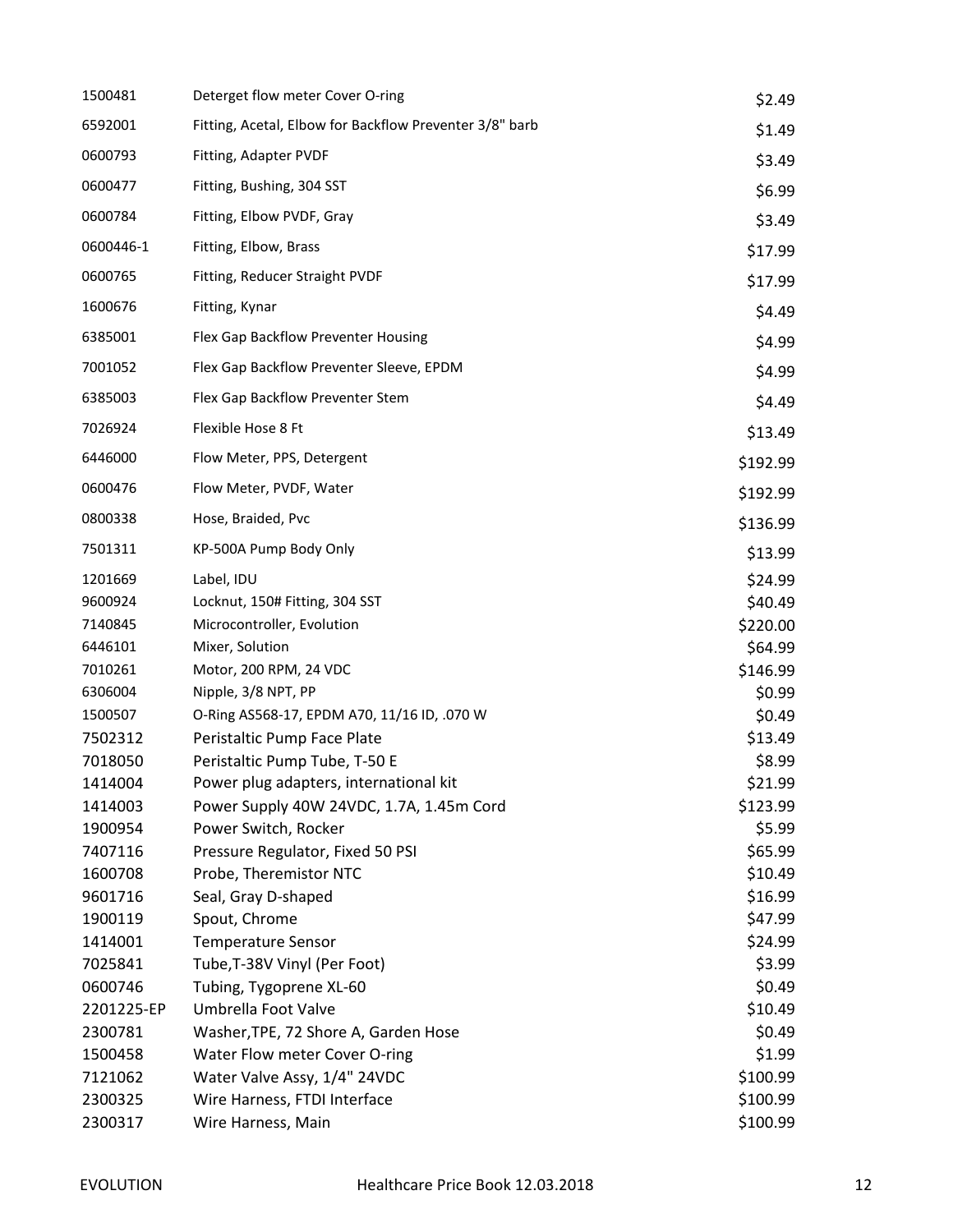## **DOSETECH™ DMS**

## Precision Detergent Dosing and Management System



| <b>LIST PRICE (USD)</b> |                                                               |                         |
|-------------------------|---------------------------------------------------------------|-------------------------|
| <b>PART NO</b>          | <b>DESCRIPTION</b>                                            | <b>LIST PRICE (USD)</b> |
| 7165068                 | DoseTech DMS; Knight - No Flow Meter, No USB                  | \$560.00                |
| 7165069                 | DoseTech DMS; Knight - w/ Flow Meter                          | \$640.00                |
| 7165070                 | DoseTech DMS; Knight - w/ Flow Meter & USB                    | \$750.00                |
| <b>ACCESSORIES</b>      |                                                               |                         |
| 7225685                 | Counter top mounting kit                                      | \$65.99                 |
| 1411536                 | DoseTech DMS PM Kit                                           | \$48.49                 |
| 7652008                 | <b>Foot Pedal Control</b>                                     | \$196.99                |
| 7110211                 | Low Level Sensor, 11 Inches                                   | \$87.99                 |
| 7110214                 | Low Level Sensor, 14 Inches                                   | \$95.99                 |
| <b>PARTS</b>            |                                                               |                         |
| 7503450                 | 3-Lobe Roller Assembly, Yellow Rollers                        | \$41.99                 |
| 6049025                 | Barb Fitting (Pump Tube Sleeve)                               | \$2.49                  |
| 1600265                 | Body, Pump, 500 Series                                        | \$14.49                 |
| 0200009                 | Cable Tie Mount                                               | \$0.99                  |
| 0300519                 | Cermic Tube Weight for 3/8" Supply Tube                       | \$3.99                  |
| 7901200                 | Check Valve, 1/2 PSI Cracking Pressure, 1/4 x 1/4 Barb, Viton | \$5.49                  |
| 7140817                 | <b>Circuit Board Assembly</b>                                 | \$220.00                |
| 7140829                 | Circuit Board Assembly w/USB Flash Drive                      | \$330.00                |
| 7020152                 | Clamp, Nylon, Snap                                            | \$0.99                  |
| 1600266                 | Control Box Cover (Remote Wall Bracket)                       | \$7.99                  |
| 6204000                 | Flow Meter, Detergent                                         | \$150.99                |
| 7010211-LC              | Gear Motor w/Cap, 100 RPM                                     | \$112.99                |
| 1201508                 | Label with Window                                             | \$28.99                 |
| 1414004                 | Power plug adapters, international kit                        | \$21.99                 |
| 1414003                 | Power supply 40W 24VDC, 1.7A, 1.45m Cord                      | \$123.99                |
| 1600263                 | Pump Shield (Faceplate)                                       | \$7.49                  |
| 6049024                 | Retaining Ring, Barb (Pump Tube Fitting)                      | \$1.99                  |
| 7020120                 | Suction Cup, 1" (2.54 cm) O.D.                                | \$2.49                  |
| 7018050                 | T-50E, Squeeze Tube, Elastic, 1ft.                            | \$8.99                  |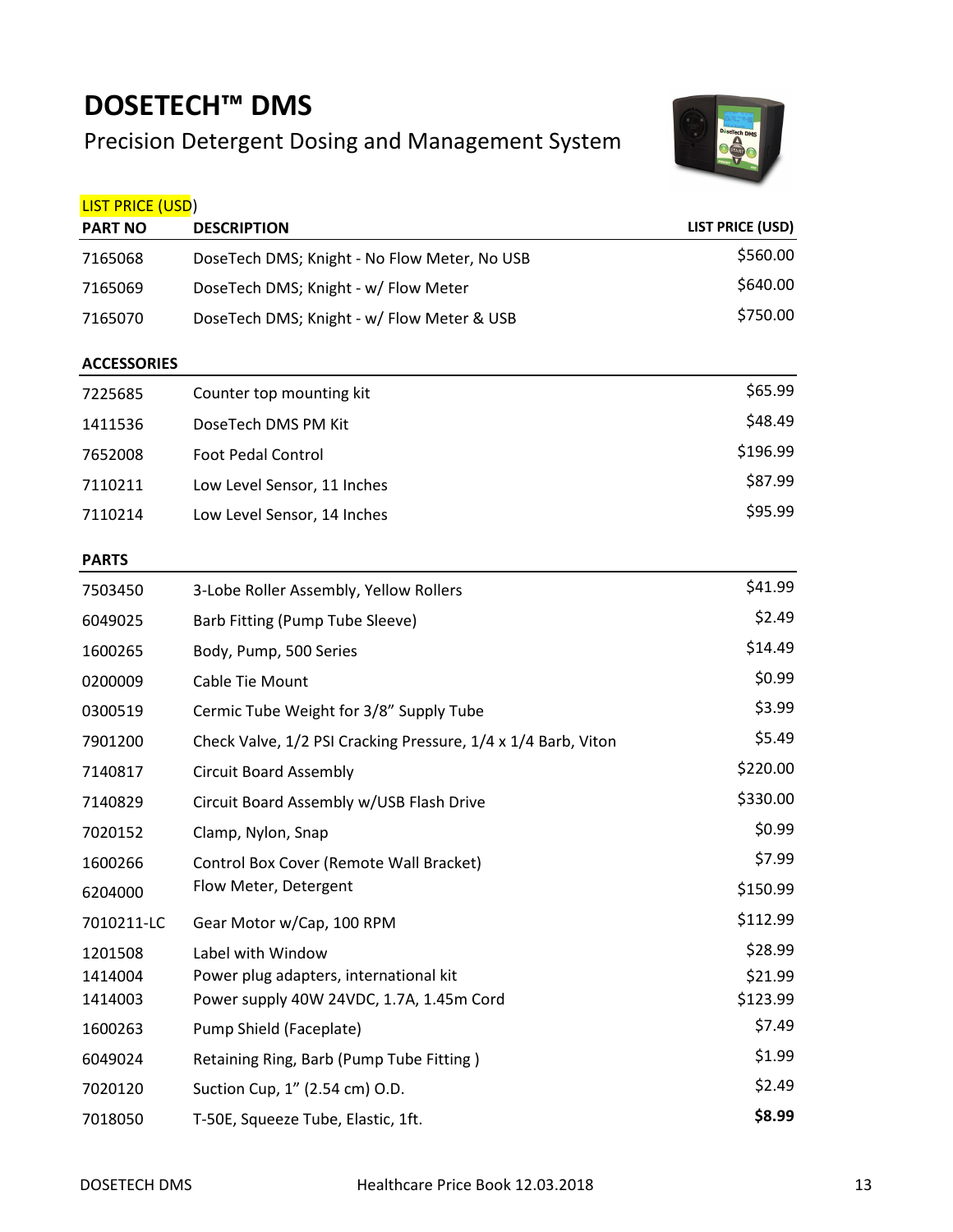| 1414001    | Temperature Probe, 70" length                    | \$24.99 |
|------------|--------------------------------------------------|---------|
| 7025841    | Tube, T-38 Vinyl, 1/4" I.D. x 3/8" O.D. (1 foot) | \$3.99  |
| 2201225-EP | Umbrella Foot Valve                              | \$10.49 |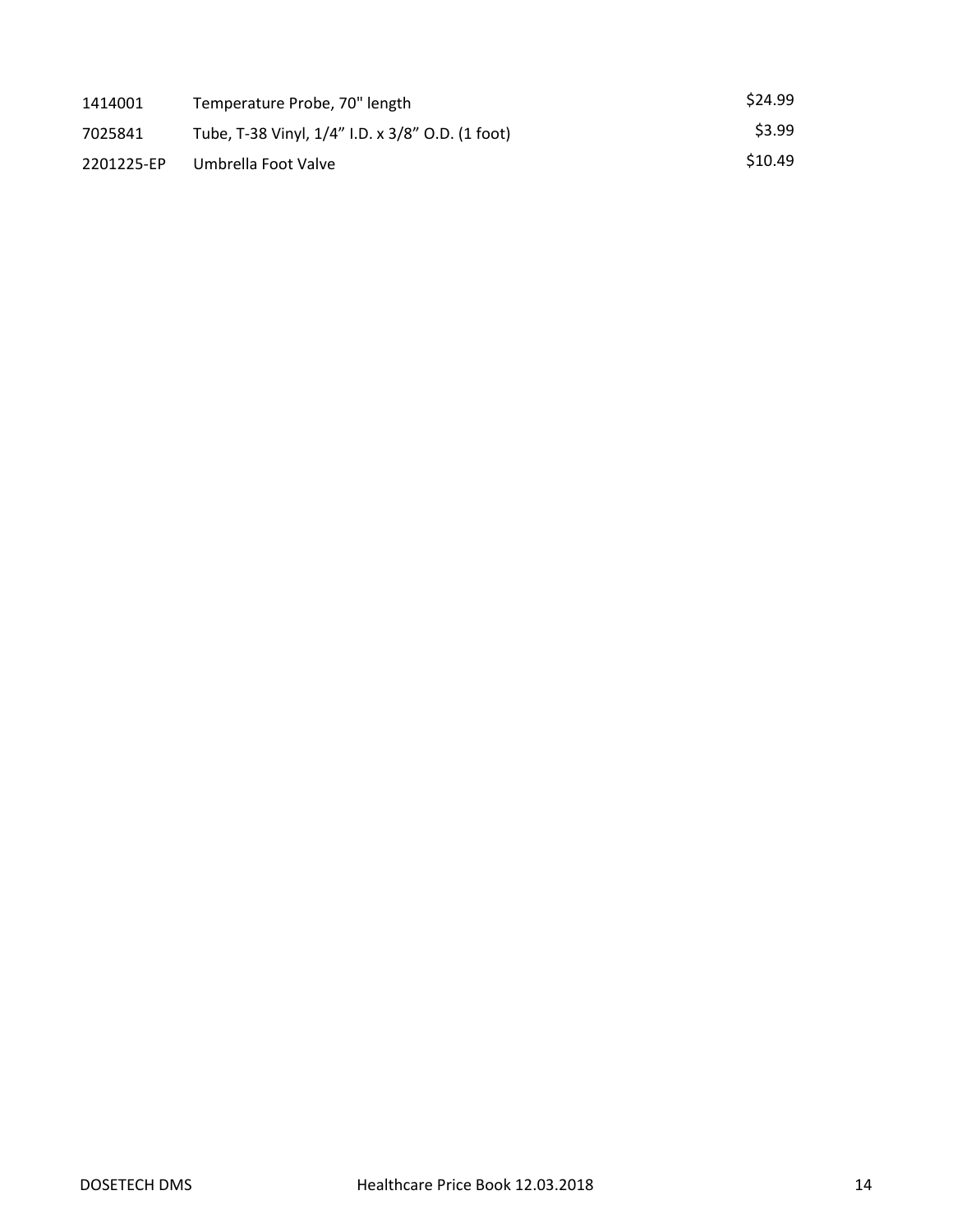# **DOSETECH™ SPRAYER**

## Liquid/Gel Enzymatic Detergent Spray System



| <b>LIST PRICE (USD)</b> |
|-------------------------|
|-------------------------|

| <b>PART NO</b> | <b>DESCRIPTION</b>                                      | <b>LIST PRICE (USD)</b> |
|----------------|---------------------------------------------------------|-------------------------|
| 7165071        | DoseTech Spray System with international power adaptors | \$1,100.00              |

### **ACCESSORIES**

| 7225685 | Counter top mounting kit | \$65.99 |
|---------|--------------------------|---------|
| 1411536 | DoseTech DMS PM Kit      | \$48.49 |

### **PARTS**

|            | <b>Spray Wand Parts</b>                                       |          |
|------------|---------------------------------------------------------------|----------|
| 0600807    | Fitting, adapter for spray wand                               | \$4.49   |
| 7641276    | Spray wand assembly                                           | \$154.99 |
|            | <b>Unit Parts</b>                                             |          |
| 7503450    | 3-Lobe Roller Assembly, Yellow Rollers                        | \$41.99  |
| 6049025    | Barb Fitting (Pump Tube Sleeve)                               | \$2.49   |
| 1600265    | Body, Pump, 500 Series                                        | \$14.49  |
| 7140843    | C.B. assy, DoseTech Sprayer                                   | \$220.00 |
| 0200009    | Cable Tie Mount                                               | \$0.99   |
| 0300519    | Cermic Tube Weight for 3/8" Supply Tube                       | \$3.99   |
| 7901200    | Check Valve, 1/2 PSI Cracking Pressure, 1/4 x 1/4 Barb, Viton | \$5.49   |
| 7020152    | Clamp, Nylon, Snap                                            | \$0.99   |
| 1600266    | Control Box Cover (Remote Wall Bracket)                       | \$7.99   |
| 7010211-LC | Gear Motor w/Cap, 100 RPM                                     | \$112.99 |
| 1201508    | Label with Window                                             | \$28.99  |
| 1414004    | Power plug adapters, international kit                        | \$21.99  |
| 1414003    | Power supply 40W 24VDC, 1.7A, 1.45m Cord                      | \$123.99 |
| 7407131    | Pressure switch                                               | \$54.99  |